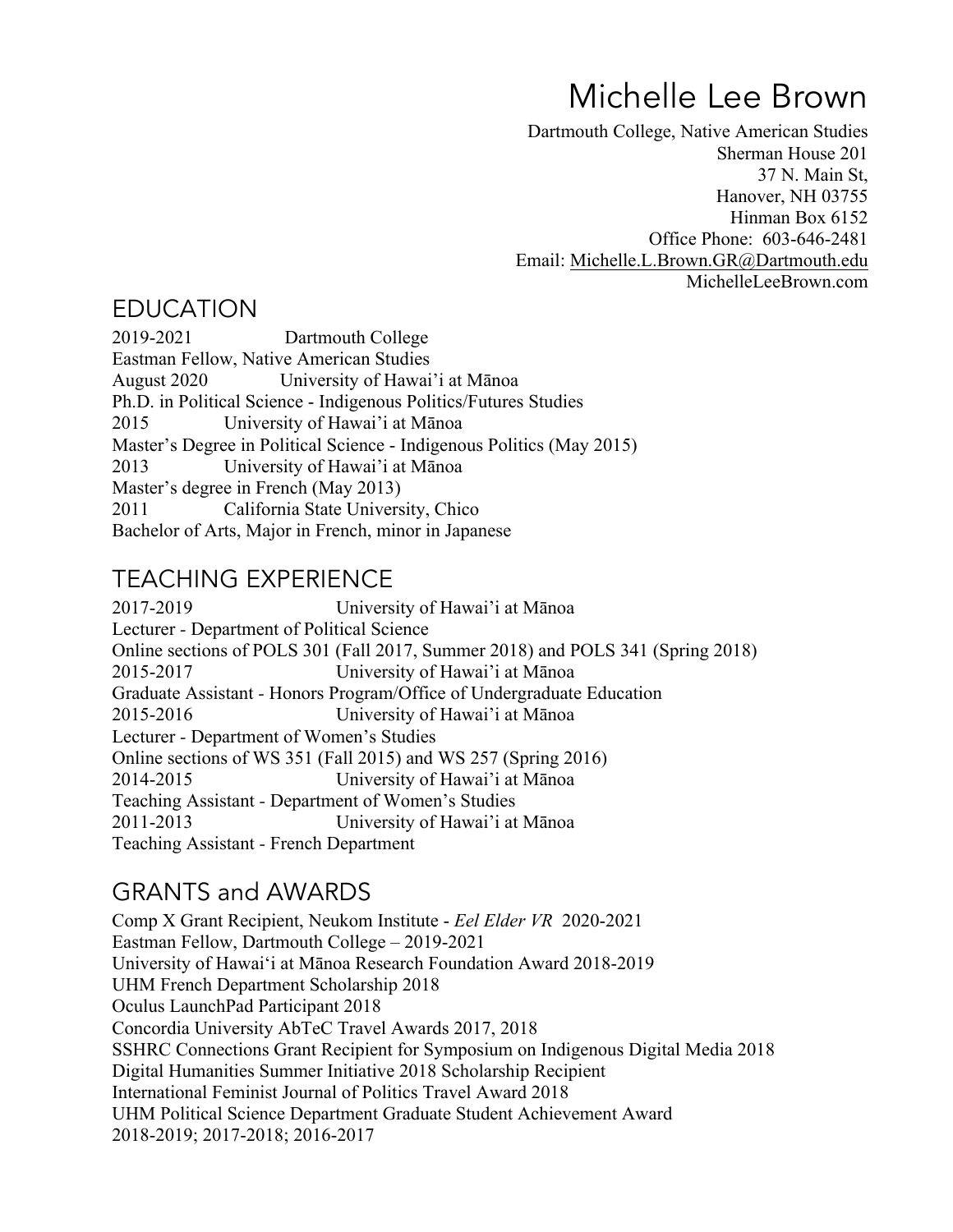UHM Political Science Department Graduate Student Travel Award 2017-2018; 2016-2017; 2015-2016; 2013-2014 UHM French Department Scholarship 2011-2012 Alliance Française Bourse 2011-2012 Passed Foreign Service Written Exam (Paris, France) Spring 2010 Testing Passed Foreign Service Oral Exam (Washington, D.C.) Fall 2010 Testing

# **LANGUAGES**

English - native speaker; French - fluent; Japanese - novice; ʻŌlelo Hawaiʻi - novice; Euskara novice

### PUBLICATIONS

Publications - Academe International Peer-Reviewed Journal Articles "Never Alone: (Re)Coding the Comic Holotrope of Survivance" *Transmotion* Journal, May 2017

Journal Issues Edited

Guest Editor, *First Person Scholar* Journal, Special Issue on Indigenous and Sovereign Games: "(Re)coding Survivance," July 2020

#### International Peer-Reviewed Book Chapters

- "Wriggling Through Muddy Waters: Revitalizing Euskaldunak Practices with AI Systems" in *Position Paper on Indigenous Protocol and Artificial Intelligence* by the Indigenous Protocol and Artificial Intelligence Working Group, CIFAR, July 2020
- "Resistance is Fertile: Thunderbird Strike and Video Game Survivance" in *"The Women, They Hold the Ground": Indigenous Women's Digital Media in North America,* Karmen Crey and Joanna Hearne, eds., U of Minnesota Press, late 2020
- "(Re)Coding IR: Indigenous Video Games as Heterotopic Sites of Relationality and Resurgence" in *Routledge Handbook on Popular Culture and World Politics* Kathleen P. J Brennan, Christina Rowley, Jutta Weldes, eds., Routledge, Spring 2021
- "He Au Hou: (Re)coding Hawaiian Survivance through Gaming" (with Kauwila Mahi and Rian Barreras) in *Contemporary Indigenous Popular Culture Across the Globe*, Svetlana Seibel and Kati Dlaske, eds., Wilfrid Laurier University Press, Spring 2021
- "Relation-Oriented AI: Why Indigenous Protocols Matter" (with Hēmi Whaanga and Jason Edward Lewis) in *Debates in the Digital Humanities 2022*, Matthew K. Gold and Lauren F. Klein, eds., U of Minnesota Press, December 2021

#### International Peer-Reviewed Book Manuscripts

*Cataloguing Frankenstinian Subjects in IR: Cyborg, Perverse,Ventriloquized* (with Shine Choi, Marysia Zalewski, Cristina Masters, Laura Mcleod, and Saara Särmä) First book in *Creative Interventions in Global Politics* Series (Rowan & Littlefield), October 2020

#### Under Preparation

- "When Deer Woman Calls: Indigenous Feminist (Re)codings of Rage and Love."
- (Re)Coding Survivance: Indigenous Media Science (dissertation)
- "Global Indigeneity and Solidarity: the 2001 Stateless Nations Gathering"
- "(Re)centering Protocol: Indigenous and Aboriginal AI Approaches"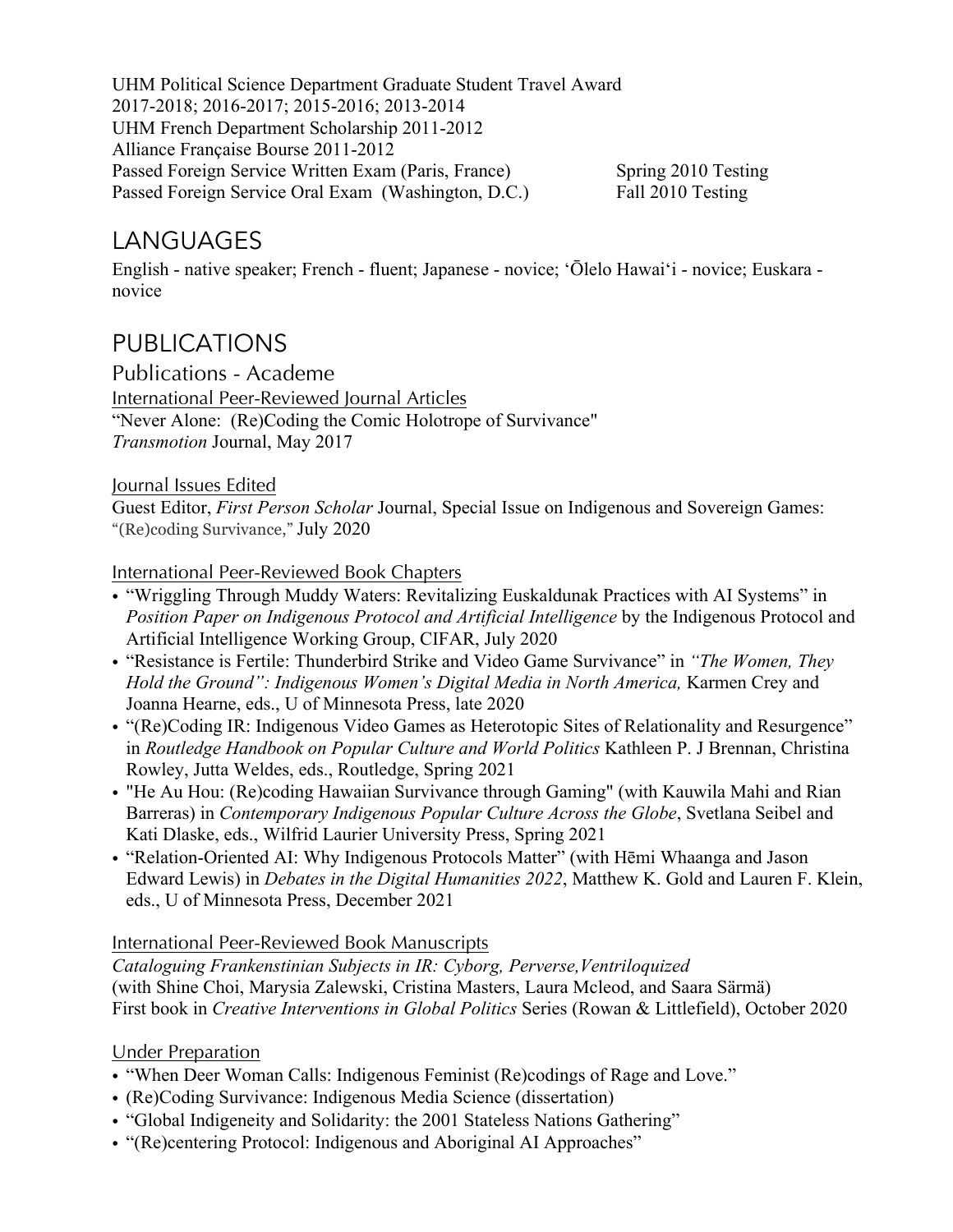#### Publications - Fiction and Gaming Games

• *A small Story* Twine 2 Game, 2017 • *EelElder* (VR game) Oculus - Spring 2020 Fiction Comics

Under Preparation

- *Sexy Beast* "Curves and Fangs" (Graphic novel)
- 

• "Home is Where the Waves Are" Short story for *Imagining Indigenous Futurisms*

• "Liminal" *Sovereign Traces: Relational Constellation,* Spring 2019; MSU Press and Native Realities • "Impostor Syndrome" Book chapter, Routledge, Fall 2019 (tentative)

•  $M^2$  (Menopausal Mutantions - multimedia series)

### INVITED TALKS

- Workshop presentation: "Multisensory Methodological Approaches to Aboriginal Art and Design" Graduate Student Workshop as part of *Gender, Violence, and (In)Security* Symposium, September 2019 in Sydney, Australia
- Guest Lecture: "Relational Praxis through Video Games," Presentation for University of Michigan's *Storytelling Praxis* Lecture Series, Oct 2018 in Ann Arbor, MI
- Workshop presentation: "Small-kine budgets and #phdhustle life: Level up your praxis, progress, and play," roundtable event for graduate students, faculty, and staff, University of Michigan, October 2018in Ann Arbor, MI

# PRESENTATIONS

- Panel Presentation: "Interspecies Intimacies: The Unsettling Care of Eel Elder VR" part of Care *and Consent Across Digital and Physical Spaces: Relation-Oriented AR and VR,* NAISA 2020 [Accepted, Conference cancelled due to pandemic]
- Panel Presentation: "Relation-Oriented Ontologies and Making Kin with Machines: Towards Inclusive Indigenous Futures," ISA 2020 [Accepted, Conference cancelled due to pandemic]
- Panel Presentation: "Indigenous A.I. through Eel Relations: The Txitxardin Project" part of Interspecies relations: the animal and the international, ISA 2020 [Accepted]
- Roundtable: *Connected and Comparative Colonialisms Part II: Exploring Enduring Indigeneities,* ISA 2020 [Accepted, Conference cancelled due to pandemic]
- Roundtable: *The Global Development Section Annual Roundtable: Indigenous ethics, relational subjects and transversal solidarities,* ISA 2020 [Accepted, Conference cancelled due to pandemic]
- Project Presentation: *Discomfortingly Consensual SF: The Txitxardin Project's Unsettling Genealogies of Intimacy* for RELAB Symposium: Unsettle The Future, University of Alberta, November 2019
- "Old Ways New and *When Rivers Were Trails*: Aboriginal Relational Practices as Advanced Technology" Part of *Gender, Violence, and (In)Security* Symposium, September 2019 in Sydney, Australia
- Panel Presentation: "Fluidity and Languages of Water Relations the Relation-Oriented Ontologies of *submerge* VR" Part of *Resonance as Activation: Creating and Playing with Songs as Continuation of Indigenous Languages*, Native American and Indigenous Studies Association Conference, June 2019 in Waikato, NZ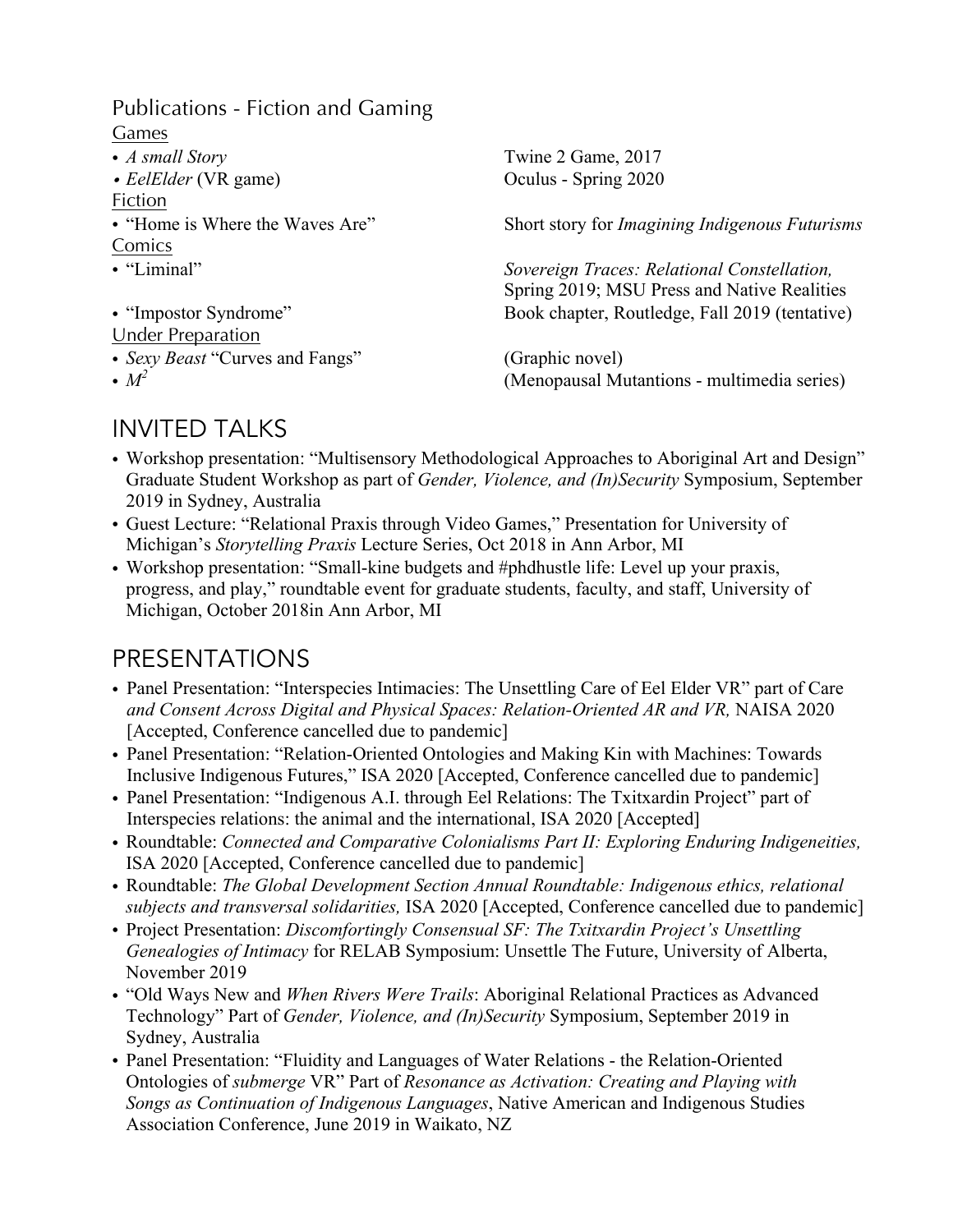- Panel Presentation: "Skins Workshops: Indigenous-Centered Case Studies in Reprogramming Videogames and Decolonizing Videogame Production" HASTAC (Humanities, Arts, Science, and Technology Alliance and Collaboratory), May 2019 in Vancouver, BC
- Documentary Screening and Presentation: "The Digital World Is Our 'Aina: A Skins 5.0 Documentary" HASTAC, May 2019 in Vancouver, BC
- VR Demo and Presentation: "*submerge*: An Indigenous Language and Ocean Relations VR Experience" HASTAC, May 2019 in Vancouver, BC
- Panel Presentation: "Thunderbird Strike: Indigenous (Re)creation through Gaming" Part of *Re-Envisioning Peace and Resistance through Popular Culture,* International Studies Association Conference, March 2019, in Toronto, Ontario
- Roundtable Presentation: "Sound, Vision, and Transmediation: Knowing Where to Stand" Part of *Visual Methodologies: Beyond Representation,* International Studies Association Conference, March 2019, in Toronto, Ontario
- Paper presentation: "He Au Hou: (Re)coding Hawaiian Survivance through Gaming," paper co-authored with Rian Barrera and Kauwila Mahi, Meaningful Play Conference, October 2018 in East Lansing MI
- Presentation and documentary screening: "(Re)Coding Indigenous Futurities,"
- Popular Culture and World Politics Conference 11, July 2018 in Acadia, Nova Scotia
- Digital Texts presentation: "VR as Relational Praxis,"

Symposium on Indigenous New Media, June 2018 in Victoria, British Columbia

- Panel Presentation: "Decolonization as Method (Not Metaphor): IR and Indigenous Digital Media"
- Roundtable: Cataloguing Frankenstinian Subjects in IR: Cyborg, Perverse, Ventriloquized
- Panel Presentation: "(Re)Coding IR: Indigenous Video Games as Heterotopic Sites of International Relations"

International Studies Association Conference, April 2018 in San Francisco, CA

- Panel Presentation: "Song for a Monster Chant as Praxis for Impostor Syndrome"
- Roundtable: Indigenous Knowledge: Thinking & Doing

International Feminist Journal of Politics Conference, April 2018 in San Francisco, CA

- Panel Presentation: "Heterotopic Resurgence: AbTeC's Machinima Cross the Multiverse"
- Popular Culture and World Politics Conference 10, November 2017 in Newcastle, UK

• Roundtable Presentation: "In Pursuit of Spiritual Hinterlands: Untangling 'the Secular'" International Studies Association Conference, February 2017

- Panel Presentation: "Shapeshifting and Mediawalking Through the Virtual Spaces of 'Never Alone': Video Games and Indigenous Rights Claims for Iñupiat Peoples"
- Panel Presentation "IR and Video Games The Case for Never Alone"
- Roundtable Presentation: "How inappropriate! Exploring the boundaries of disciplinary performances"

International Studies Association Conference, March 2016 in Atlanta, GA

• Panel Presentation: Burning the Codebook: Indigenous Digital Research Methods

International Studies Association Conference, Feb. 2015 in New Orleans, LA

# CONFERENCES and WORKSHOPS

- Invited Participant, *Feminism, Violence, & Narrative Workshop*, February 2020 at Försvarshögskolan, Stockholm, Sweden
- Artist, Contributor, and Research Coordinator, Indigenous Protocol and Artificial Intelligence Working Group 2018-2020
- Co-Organizer, Inaugural Indigenous Video Games and VR Room, (day-long event) Native American and Indigenous Studies Association Conference, June 2019 in Waikato, NZ
- Oculus LaunchPad Invited Participant, 2018
- DHSI Workshop, University of Victoria, BC, June 2018